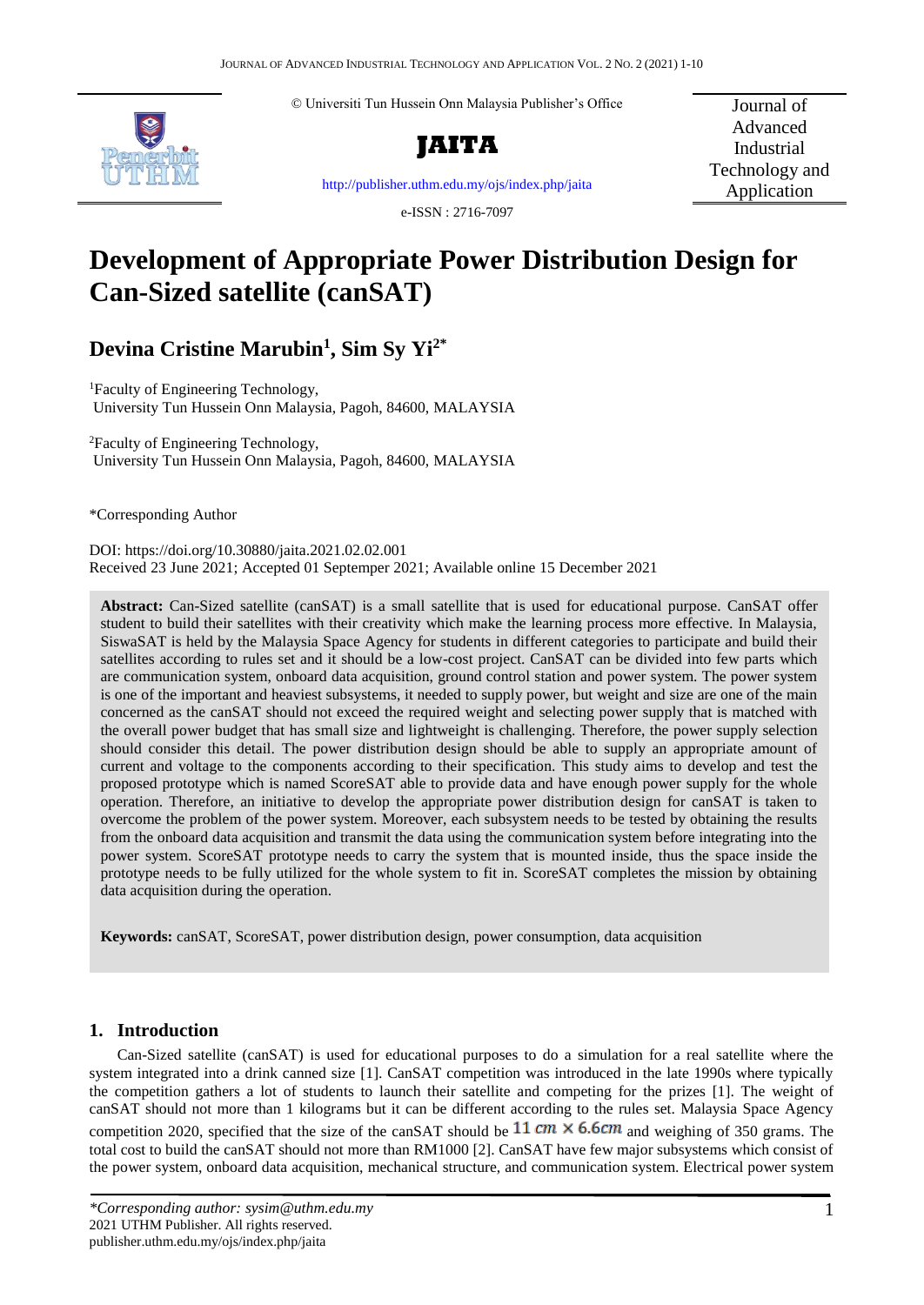is one of the major subsystems because it provides a power supply to enables communication, flight control and data acquisition to function [3]. Power systems can be influenced by a lot of factors especially when there is higher power consumption which usually causes by the extra load used, for example, rover and propeller. This design consumes more power therefore it needed a bigger power supply.

The current study is to provide sufficient power to the prototype that is named ScoreSAT which name after the first communication satellite: Signal Communication by Orbiting Relay that is launched on 18 December 1958 [4]. There are few things that need to be considered while developing the power system which are the overall power consumption of the components used and distribution of power according to the component's voltage and current needed. The selection of the DC power supply depends on the battery capacity, overall power budget, and margin power allocation. Testing the onboard data acquisition and communication system to make sure it able to obtain and transmit data which then would be store in SD card as CSV files [5] before integrating them into the power system. ScoreSAT should be able to operate and obtain data and transmitting it to the ground control station and the operation takes not more than 20 minutes to finish.

#### **1.1 Problem Statement**

ScoreSAT's system depends on the power supply to keep it operates. Each component in the ScoreSAT needs to be powered up by currents to function. If the power supply is insufficient, the whole system will collapse therefore no data can be obtained and transmit to the ground control station. Power supply is important however if the current cannot be distributed carefully it could cause damage to the components or even disable the whole system since each component has different specification especially in their voltage and current needs [6]. DC power supply only can be selected after considering the battery capacity, overall power budget and margin power allocation. The margin power allocation is the calculation of the power and current consumed by ScoreSAT and this calculation usually includes the times of operation which in the ScoreSAT the operation usually takes up to 20 minutes to finish. Therefore, the margin power allocation would consider the power consumed in 20 minutes to select the DC power supply. Each subsystem in ScoreSAT need to be tested to make sure that it just works perfectly fine. The onboard data acquisition should be able to obtain the data from the GPS module, sensors and the Pi camera and the communication system it should be able to transmit and received the data at the ground control station. It is a challenge to fit all the subsystem in the ScoreSAT as it has a minimal volume of space.

#### **1.2 Project Objective**

The specific objectives of this project are to develop power system for prototype can-size Satellite mission operation including power consumption budget, integrate onboard data acquisition system, communication system and onboard power system and to perform individual subsystem testing on onboard data acquisition system, communication transmission system and integrated system testing.

#### **1.3 Project Scope**

The scope study for this project is to calculate the overall power consumption by the components used in ScoreSAT, batteries capacity, margin power calculation for a maximum of 20 minutes and designing the power distribution design for ScoreSAT. Integrate the communication system, onboard data acquisition and power system in the satellite that size not more than  $11cm \times 6.6cm$  by connecting the subsystem into one system and able to function together. The design implemented in ScoreSAT and will be verified by calculation margin power of both batteries in a maximum time of 20 minutes period which is the maximum time for ScoreSAT to operate and obtain the testing result of data telemetries.

#### **1.4 Literature Review**

Study related to power distribution design, show that the electrical system differs according to the overall uses of components and weight. The selection components need to be considered since the initial canSAT requirement is to build low cost and low current consumption. Components such as switches, regulators and voltage divided used to distribute power to another subsystem. The system will be packed up in the canSAT prototype as it has minimal space volume.

## **1.5 Methodology**

All The methodology covers the main aspect of the research, designing and collecting data. The methodology also contains the documentation and report writing of an explanation to be used as evidence to support the conclusion. In Fig. 1 show the hardware procurement that is done according to the ScoreSAT's mission. The hardware procurement was then studied thoroughly to obtain the overall power consumption so that the power supply can be selected by considering the power budget of ScoreSAT, battery capacity, and margin power calculation. The subsystem then would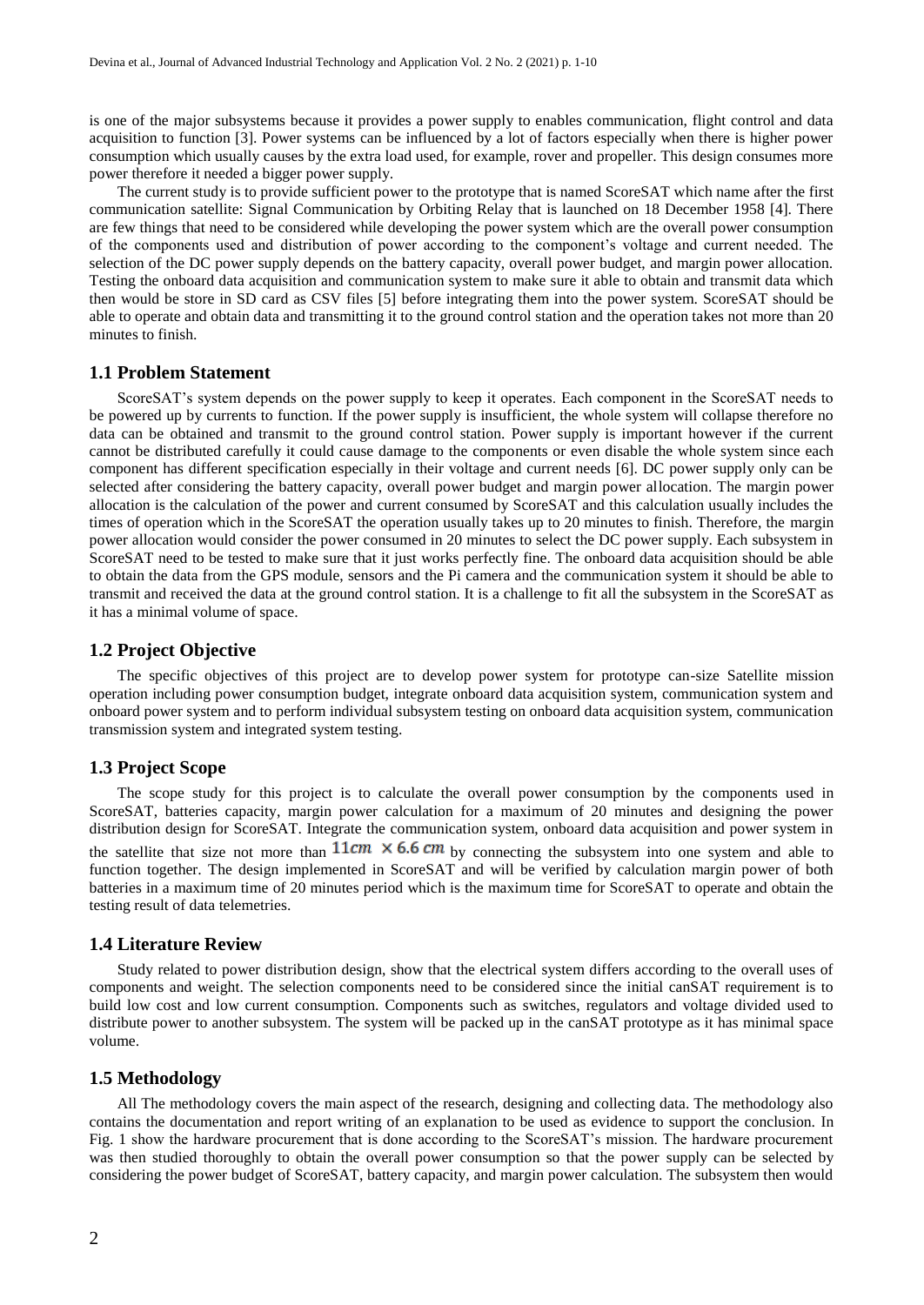be tested before integrating them into one system as each subsystem needs to be able to obtain from the onboard data acquisition and transmit/receive data by the communication subsystem. This whole system then will be mounted into the prototype and tested again to make sure it able to operate in the prototype.



**Fig. 1 - Methodology of power system workflow**

In Fig. 2 shows the electrical block diagram for the main battery, which can be seen, that it supports the APM 2.8, 3DR radio telemetry and GPS module. The power system integrates with the APM 2.8 which is used to collect data of altitude, latitude, and longitude. The 7.4V battery would go through the APM power module which then would be regulate to 5V, then it would supply power according to the APM 2.8 specification. The power distribution board would distribute power according to the electrical feed. Fig. 3, it shows the electrical block diagram that integrates with the power system to support the Raspberry Pi Zero WH, sensors, camera and 3DR radio telemetry. This subsystem then would collect data of humidity, pressure, temperature, and landscape image. The UBEC is used to regulate the 9V battery down to 5V according to Raspberry Pi Zero WH.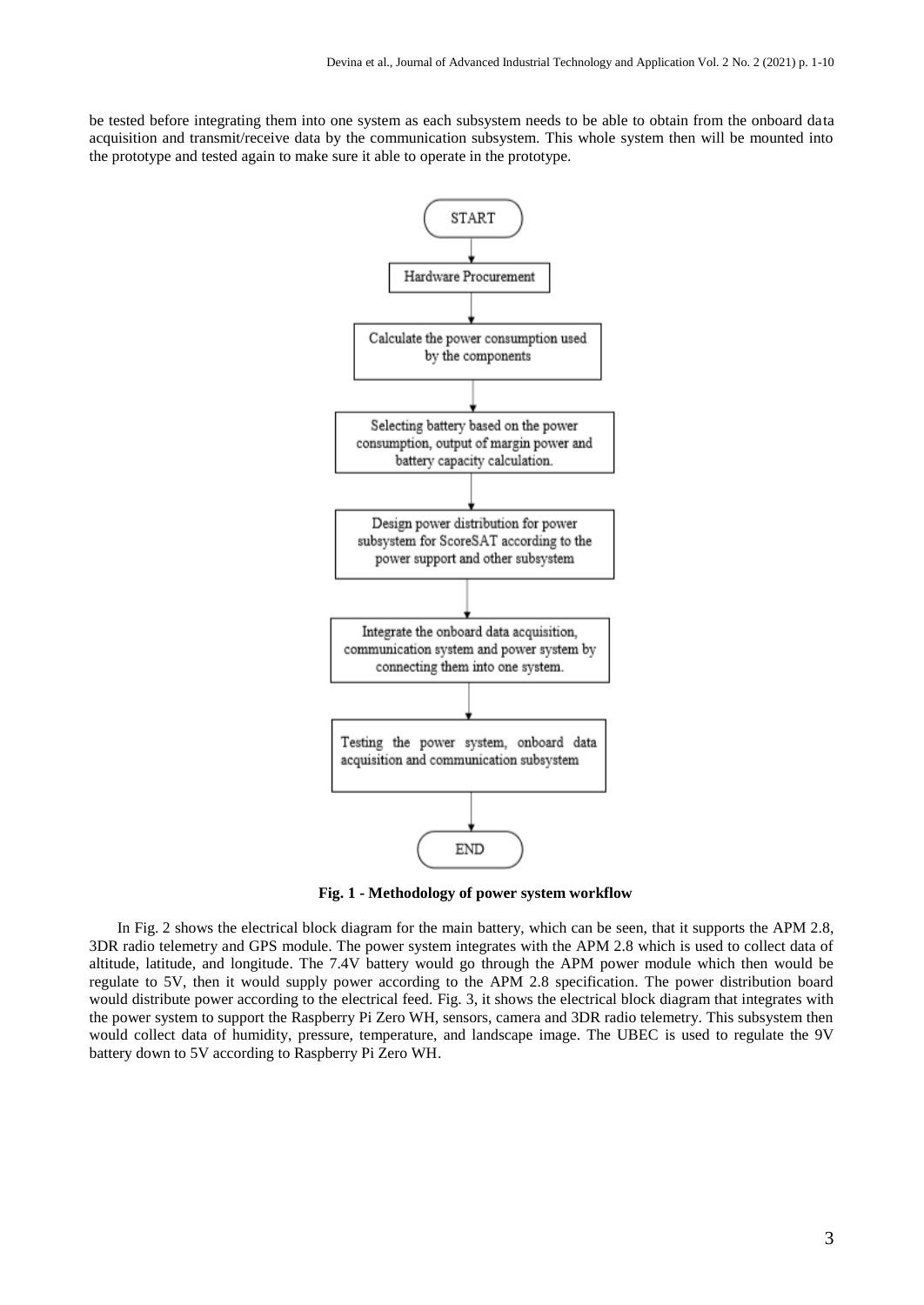

**Fig. 2 - Electrical block diagram of main battery**



**Fig. 3 - Electrical block diagram of secondary battery**

## **1.6 Design of Power System**

Few calculations are needed in this project which are the power consumption budget, margin power calculation and battery capacity calculation. The power supply only can be selected by considering the overall power consumption, battery capacity and margin power calculation. This calculation required these equations:

$$
P = IV \hspace{1.5cm} Eq. 1
$$

Overall current consume  $(mA) \times Hour(h) = mAh$  $Eq. 2$ 

*Overall power consume* (*W*) × *Hour* (*h*) = *Wh* 
$$
Eq.3
$$

Battery capacity (mAh) - Current consumed in 20 min(mAh) = mAh Eq. 4

Battery power  $(Wh)$  – Power consumed in 20 min $(Wh)$  = Wh  $Eq. 5$ 

$$
t = \frac{Q}{i} \qquad \qquad Eq. 6
$$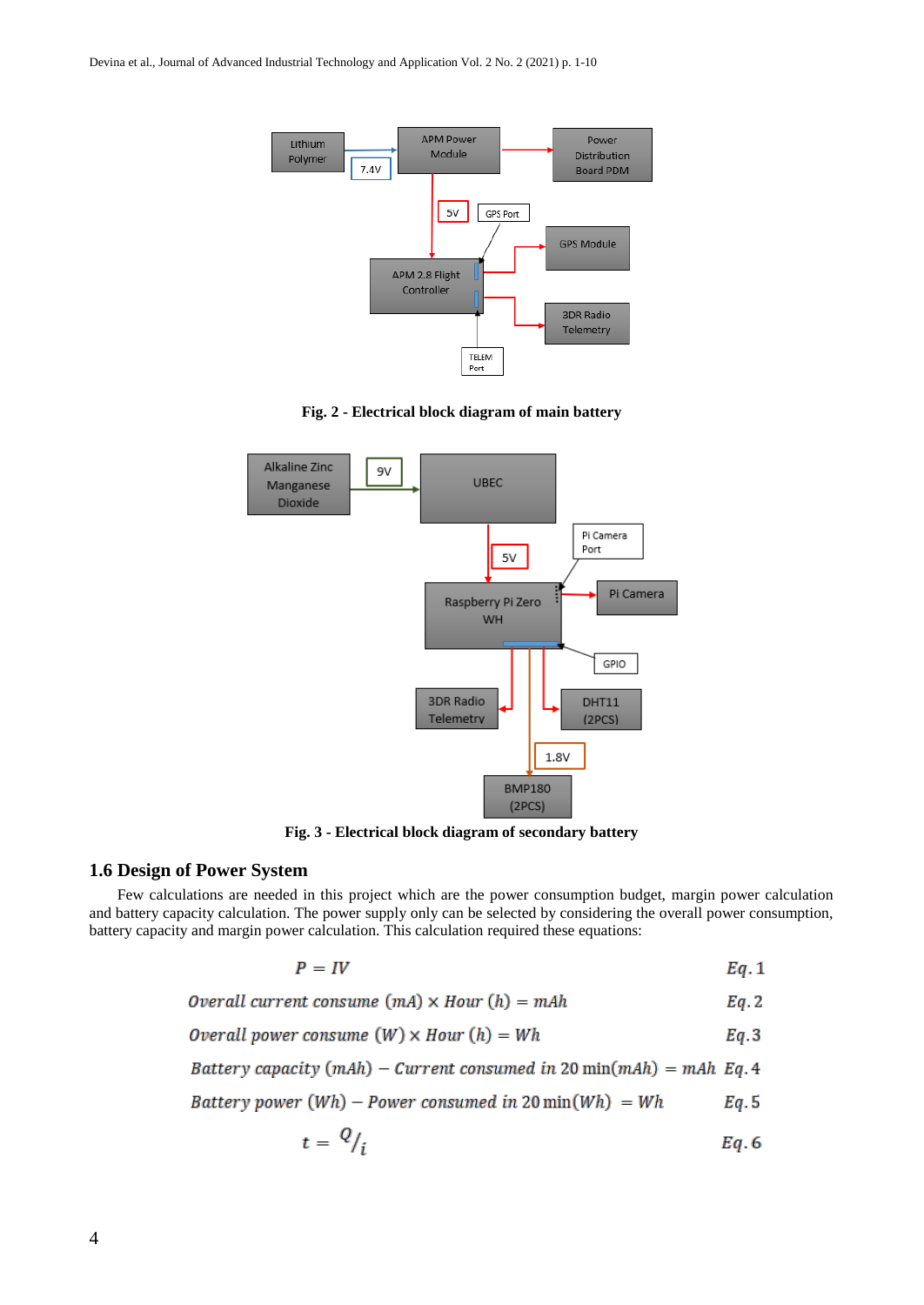## **2. Results and Discussion**

This process will discuss the results obtained in this project. Therefore, the result obtains in this project is the final design of ScoreSAT, the result obtains from the calculation, battery selection, the electrical system for both main battery and secondary battery and finally the result from the onboard data acquisition testing. Table 1 and 2 shows the power budget for the main battery and secondary battery, this calculation is using the equation [Eq.1]. Table 2 shows higher power consumption than in Table 1 this is because there is a lot of components compared to Table 1.

| <b>Components</b>                       | Voltage (V) | Current (mA)             | <b>Power Consumption</b><br>(mW) |
|-----------------------------------------|-------------|--------------------------|----------------------------------|
| APM 2.8 Flight Controller               |             | 500                      | 2500                             |
| <b>APM Power Module</b>                 | C           | $\overline{\phantom{0}}$ |                                  |
| 3DR Radio Telemetry 915<br>MHz          |             | 50                       | 250                              |
| <b>GPS</b> Module                       |             | 67                       | 335                              |
| <b>Power Distribution Board</b><br>PDB. |             | -                        | -                                |
| Total                                   |             | 617                      | 3085                             |

#### **Table 1 - Main battery power budget**

#### **Table 2 - Secondary battery power budget**

| <b>Components</b>                     | Voltage (V) | Current (mA) | <b>Power Consumption</b><br>(mW) |
|---------------------------------------|-------------|--------------|----------------------------------|
| Raspberry Pi Zero WH                  | 5           | 240          | 1200                             |
| Hobbywing 3A UBEC 5V<br>6V            | 5           | 500          | 2500                             |
| Pi camera                             | 5           | 250          | 1250                             |
| 3DR Radio Telemetry 915<br><b>MHz</b> | 5           | 50           | 250                              |
| BMP180 (2 pcs)                        | 3.6         | 5.4E-03      | 0.0194                           |
| DHT11 $(2 pcs)$                       | 10          |              | 50                               |
| Total                                 |             | 1045.0054    | 5250.0194                        |

Table 3 shows the battery capacity calculation of both batteries used in ScoreSAT which show the calculation of working time of batteries. This calculation is referring the equation [Eq.6]

#### **Table 3 - Battery capacity calculation**

| Gaoneng GNB 2S 7.4V  | <b>PKCELL Ultra Alkaline 9V</b> |  |
|----------------------|---------------------------------|--|
| Voltage $= 7.4V$     | Voltage = $9V$                  |  |
| Capacity = $550$ mAh | Capacity = $500$ mAh            |  |
| Working time         | Working time                    |  |
| (550/617)            | (500/1045.0054)                 |  |
| $=$ 53.48 minutes    | $= 28.71$ minutes               |  |

Table 4 and Table 5 show a margin power calculation for 20 minutes for both batteries. This calculation is done to prove that the batteries is sufficient to support ScoreSAT during its operations. The power and current consumed were both calculated from the subsystem for 20 minutes which indicate the maximum operation time of ScoreSAT. This values then would be subtracted from the battery power and current to get the margin allocation. Both batteries showed there is balance power and current left, which shows power supply is sufficient. Equation 2 until the equation is used to calculate the margin power. Equation 2 is used to calculate the overall current consumption in 20 minutes [Eq.2]. These values then used in equation 4 to find the balance current left after 20 minutes of operation [Eq.4]. This method then repeated to calculate the power consumed using equations 3 and 5 [Eq.3] and [Eq.5].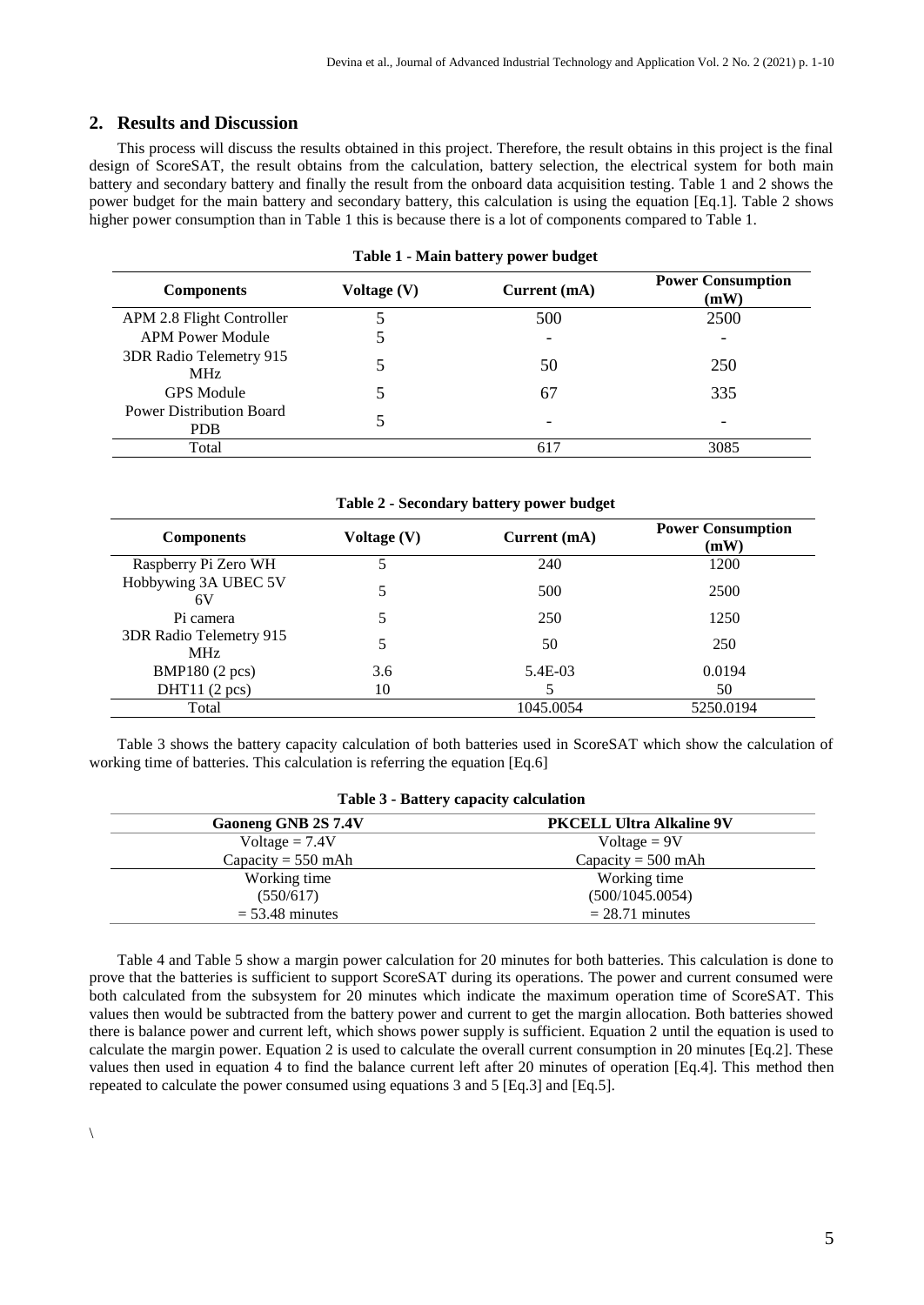|                                  | The margin of current<br>consumption (20 minutes) | The margin of power<br>consumption (20 minutes) |
|----------------------------------|---------------------------------------------------|-------------------------------------------------|
| Battery power and capacity       | 550 mAh                                           | 4.07 Wh                                         |
| Power and capacity used          | 205.461 mAh                                       | 1.0273 Wh                                       |
| Balance of power and capacity in |                                                   |                                                 |
| a battery                        | 344.539 mAh                                       | 3.0427 Wh                                       |

## **Table 4 - Margin calculation for main battery**

|                                    | The margin of current<br>consumption (20 minutes) | The margin of power<br>consumption (20 minutes) |
|------------------------------------|---------------------------------------------------|-------------------------------------------------|
| Battery power and capacity         | $500 \text{ mA}$ h                                | 4.50 Wh                                         |
| Power and capacity used            | 3447.986 mAh                                      | 1.749 Wh                                        |
| Balance of power and capacity in a |                                                   |                                                 |
| battery                            | $152.014$ mAh                                     | 2.751 Wh                                        |

## **2.1 Finalize Design of ScoreSAT**

ScoreSAT has two design which is the initial design and finalized design, Fig. 4 shows the finalize design of the ScoreSAT. The difference between both designs is that the components were stack vertically, level by level for the initial design but it has just had one 3DR radio telemetry, however, the good side of the initial design is the weight is less, approximately 200 grams. The final design use two 3DR telemetries which each one of these radio telemetries is to transmit data from APM 2.8 and Raspberry Pi Zero WH. Two 3DR Radio Telemetry have opted because there is no connection between APM 2.8 and Raspberry Pi, therefore it is hard to use one transmitter.



**Fig. 4 - Finalize design of ScoreSAT**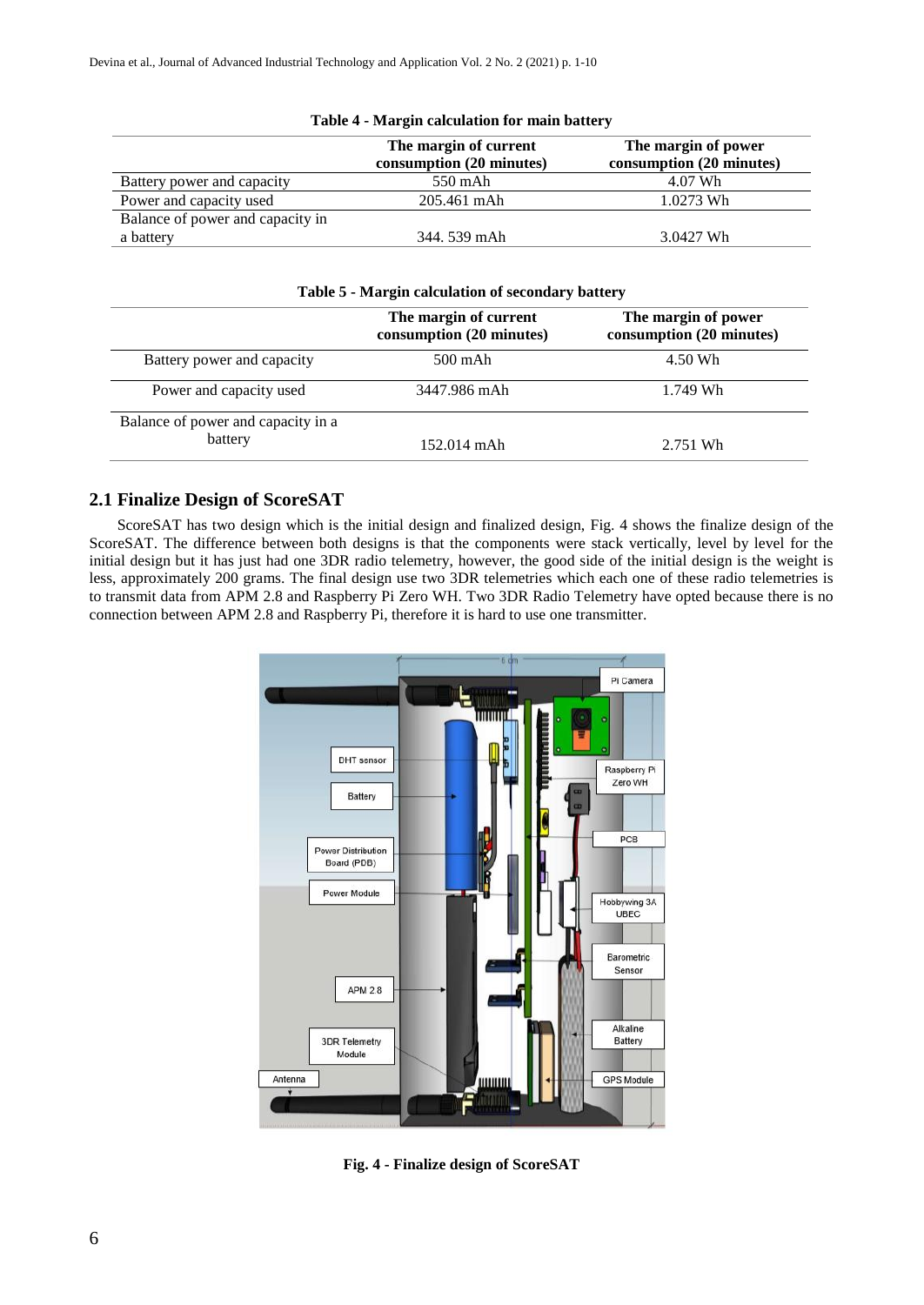Fig. 5 is the onboard data acquisition that has been successfully connected. As for Fig. 6, the power system has been integrated with the Raspberry Pi and APM 2.8. Two batteries that were selected to supplying power to the system are Gaoneng GNB 2S 7.4V and PKCELL Ultra Alkaline 9V. These batteries were selected because it was sufficient to support the system during its operation. Gaoneng GNB 2S 7.4V weighing about 44 grams and  $(1.3 \times 3 \times 5.6)$  cm and PKCELL battery weight about 33 grams and  $(4.8 \times 1.76 \times 1.3)$ <sub>cm.</sub> ScoreSAT used two batteries to support each APM 2.8 and Raspberry Pi due to the limited size, weight restriction and if there are failures in power system thus only the affected subsystem would down instead of two. The possibilities of ScoreSAT failure are high with one power supply therefore to prevent system from failing, two batteries were opted. The voltage regulator used in the circuit undergo thorough study before being implemented. The margin power allocation shows that after operating in 20 minutes it still has more power left therefore the battery health can be maintained. This subsystem then would be tested before being mounted into ScoreSAT. Fig. 7 showing the ScoreSAT structure with a parachute attached to it. The system is mounted inside the prototype by fully utilizing the space. The small hole at the middle of ScoreSAT is made so that the Pi camera able to capture the surrounding, both antenna that is attached to APM 2.8 and Raspberry Pi pointing out from both side of prototype just as shown in Fig. 4.



**Fig. 5 - Onboard data acquisiton**



**Fig. 6 - Power system integrate to Raspberry Pi and APM 2.8**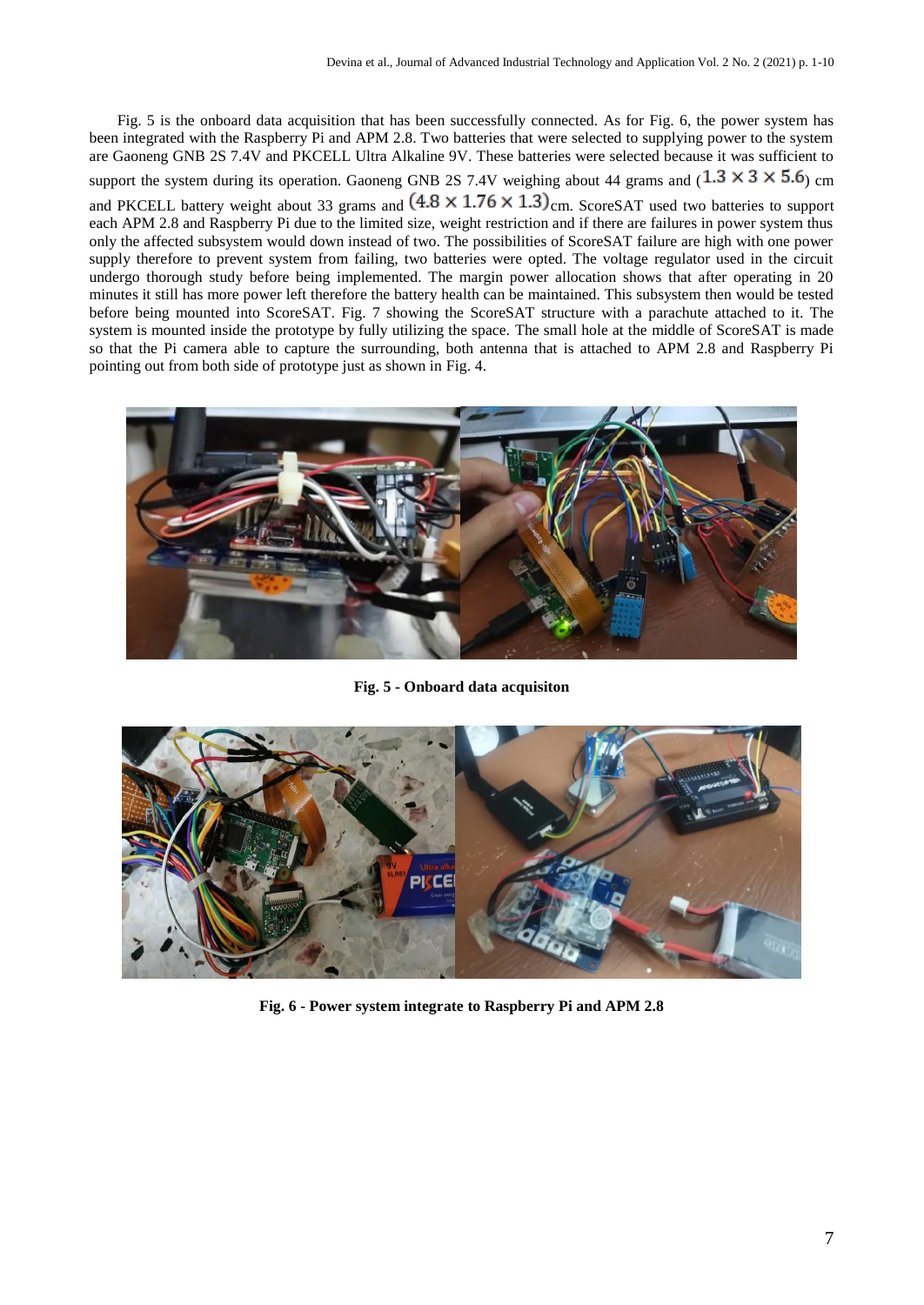

**Fig. 7 - ScoreSAT exterior**

## **2.2 Subsystem Testing**

Each of the subsystems would be tested to make sure that it is able to provide data needed. The onboard data acquisition would be tested by connecting it to the power supply and it should be able to provide data of altitude, latitude, longitude, pressure, humidity, temperature, and images. The programming language used is phyton language that were written and saved in the Raspberry Pi. Fig. 8 shows the data obtain by the sensors; the data should be obtained for each second however the data sometimes cannot be received in a required time when it was mounted inside the prototype. This might cause by the loose connection of the sensors or low accuracy setback from the sensors. Fig. 9 shows the data that are obtained from APM 2.8 which is latitude, longitude, and altitude. This data would be shown in the APM firmware at the Ground Control Station which also verifying that the communication system works perfectly by transmitting and receiving data. The data obtained then displayed on the GUI at the ground station control. All sensors, GPS module and Pi camera work well but when mounted in the prototype, it slightly affecting the DHT11 sensor. The data also would be store inside the SD card that are inserted in the microcontroller, the files would be save as a CSV files for comparisons and backup data at the end of operation.

|                                                                                                                                                                                       | LILL PAUL LONG LICEN                                                               |
|---------------------------------------------------------------------------------------------------------------------------------------------------------------------------------------|------------------------------------------------------------------------------------|
| File Edit Tabs Help                                                                                                                                                                   | pi@raspberrypi:~/bmp180-python S sudo python bmp1.py                               |
| Successfully built Adafruit-DHT<br>Installing collected packages: Adafruit-DHT<br>Successfully installed Adafruit-DHT-1.4.0                                                           | Temperature; 32.70 C<br>Pressure:<br>1004.17 hPa<br>Altitude: 75.28                |
| $pi@raspberrypi:~$ S sudo nano test.py<br>$pi@raspberrypi:~$ S sudo python test.py<br>Temp=30.0*C Humidity=66.0%<br>pi@raspberrypi:~ \$ sudo python test.py                           | 15:37:84<br>Temperature: 32.60 C<br>1004.20 hPa<br>Pressure:<br>Altitude:<br>75.78 |
| Temp=30.0 $°C$ Humidity=64.0%<br>$pi@raspberrypi:~ $$ sudo python test.py<br>Temp=30.0*C Humidity=65.0%<br>pi@raspberrypi:~ \$ sudo python test.py                                    | 15:37:85<br>Temperature: 32.60 C<br>1004.18 hPa<br>Pressure:<br>Altitude: 75.54    |
| Temp=30.0 $°C$ Humidity=71.0%<br>$pi@raspberrypi:~$ \$ sudo python test.py<br>Temp=30.0*C Humidity=76.0%<br>$pi@raspberrypi:~ $ sudo python test.py$<br>Temp=30.0 $°C$ Humidity=78.0% | 15:37:06<br>Temperature: 32.60 C<br>Pressure: 1004.25 hPa<br>Altitude: 75.62       |
| $pi@raspberrypi:~ $$ sudo python test.py<br>Temp=31.0*C Humidity=83.0%<br>pi@raspberrypi:~ \$                                                                                         | 15:37:87<br>Temperature: 32.60 C<br>1004.18 hPa<br>Pressure:<br>Altitude:<br>75.54 |

**Fig. 8 - Data from DHT11 and BMP180**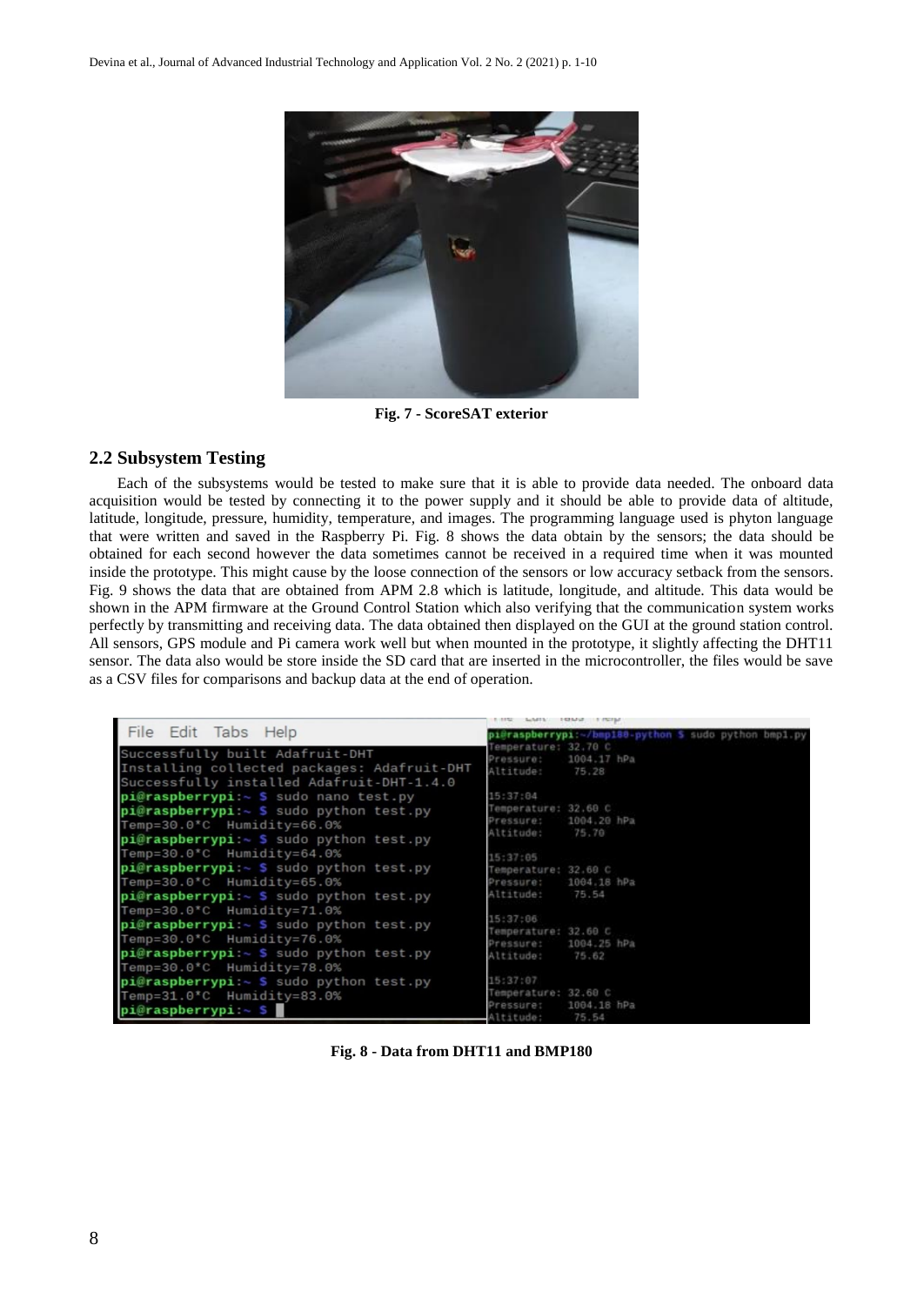

**Fig. 9 - Data from APM 2.8**

## **3. Conclusion**

According to this study, it can be concluded that the objectives of this projects are achieved. The first objective for this project is to develop a power system for canSAT prototype. Two batteries are used to support the system, then power distribution is designed to make sure that the components get the right amount of power supply. A voltage regulator is especially important to use before connecting the components as voltage regulate help to regulation the voltage and current to match with the components to prevent them from damage. ScoreSAT used the APM power module, UBEC and power distribution design to protect other components from high current flows. Power supply for ScoreSAT was selected based on the calculation that was made. It is important to know the importance of power budget consumption, battery capacity, and margin power allocation. This calculation can help to estimate the current and power consume by ScoreSAT therefore selecting the batteries can be easily done. Other than the calculation and estimation, the weight, size, and prices of the batteries are also taken into consideration. This is to make sure that the selection made does not affect the overall weight of ScoreSAT. The subsystem still able to be fit into the ScoreSAT prototype, however after mounted the system inside the prototype it needed to be sealed tightly to prevent the prototype to crack open. Even though it is very packed inside the ScoreSAT it still able to provide the data acquisition needed.

## **3.1 Recommendation**

There are few suggestions for future projects that could further carry out at the other Bachelor Projects. The follow up suggestions are:

- Use the voltmeter or multimeter to check the battery's capacity for certain times. This can help in providing a graph that is easier to understand and read.
- The antenna should never point out horizontally, this could affect the size of ScoreSAT since they would measure the diameter up to the tip of the antenna so it no longer 6.6 cm.
- The system should be neater so it can easily fit into ScoreSAT, the system in ScoreSAT could lead to a loosen connection between the components which is highly risky during the operation.

#### **Acknowledgement**

The authors would also like to thank the Faculty of Electrical Engineering Technology, Universiti Tun Hussein Onn Malaysia for its support.